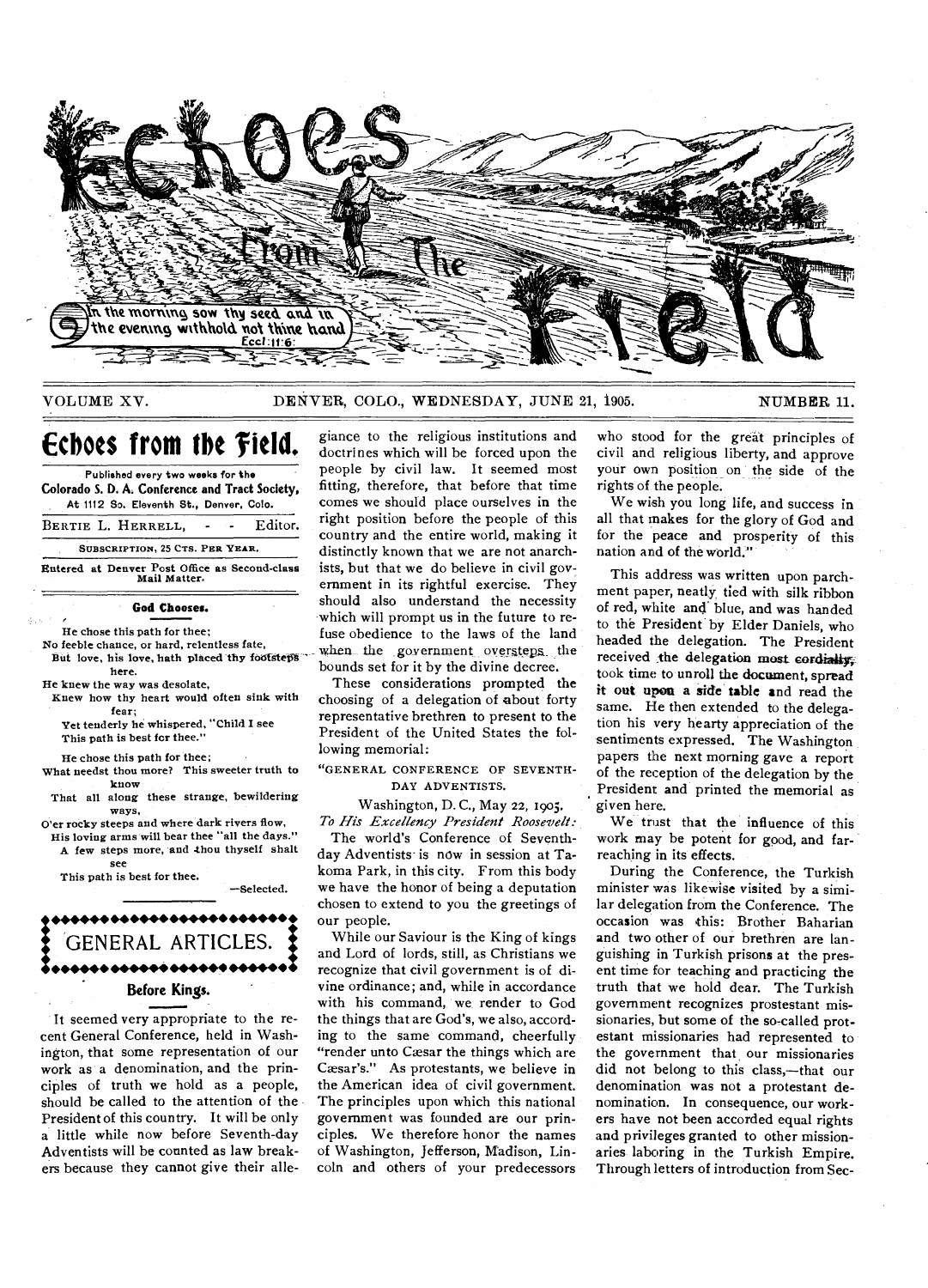retary.Loomis of the United States government, Elder J. 0 Corliss and other of our workers, called upon the Turkish minister, endeavoring to make clear to him our position and the fact that we are protestants as trily as other churches, supporting missionaries in Turkey. The Turkish minister received the delegation most kindly and. confiteously, and promised to make representation of the matter to his government. We trust that this may result, through the blessing of the Lord, in our workers in Turkey being accorded liberty in the promulgation of the truth. To this end, we ought to pray, and may we remember before the Lord our dear Brother Baharian and other workers who, at the present time are suffering incarceration in Turkish prisons.

Frances M. Wilcox.

# **•• ••••••••••••••••••••••••2 \* FIELD REPORTS. •••••• •••••••••••• •••••• • Denver.**

We are very glad that we are able to say the work in Denver is prospering. Several new ones have just recently taken their stand for the truth. Last Sabbath, June 17th, we enjoyed much of the rich blessing of God. At the close of the morning discourse a call was made for those who wished to go with us in the good way to come forward. The good spirit of God was present in a marked manner, and moved upon many hearts. Some took their stand on the Lord's side for the first time; several backsliders were, reclaimed; others renewed their covenant with God. Next Sabbath we expect to baptize eleven. The church on Capitol Hill is of good courage, and is planning for a lively campaign this summer. Elder Svensson and Brother Meade MacGuire have pitched a large tent, where they will begin a series of meetings Sunday night,<br>June 18. G. W. Anglebarger. G. W. Anglebarger.

#### **Bayfield.**

wish to give the readers of the ECHOES a brief sketch of my work during the past month.

Four weeks ago the ministers of Cripple Creek decided to send for Mr. Gamble of Kansas to come and settle the minds of the people of that place on the Sabbath question. He came and spent eight days fighting our people, the truths they hold, and especially the spirit of prophecy,

I attended three of his lectures, which were as stated above, a tirade against our people.

The ministers called a special meeting for the-purpose of getting Mr. Gamble and myself together. He of course occupied the time usually occupied by the minister, and spent about one hour and a half talking against the Sabbath and building up the Sunday question.

I asked for a little time to review Mr. Gamble after he was through. I was given one-half hour after much debate among the ministers as to the propriety of doing so. The Lord helped me, and I was able, with his help, to show the absurdity of the position as held by Mr. Gamble. I stayed in Cripple Creek until Mr. Gamble left and then reviewed him in public at the Rebecca Hall, advertising it several days ahead so that all would have an opportunity to attend. We, had a fair attendance, and the meeting, we believe, was a success. Mr. Gamble came with the expectation of bringing some back who had taken their stand for the truth, but out of all there. was not one who was deceived by his ' so-called "new discovery." I baptized three new converts to the faith just before leaving, and took three good, substantial members into the church on their former baptism, making a total of thirty-nine that were added to the church during the time I have been in Cripple Creek. I stopped over at Colorado Springs on my way to my new field of labor, held two services, and with the aid of the brethren there, assisted by Sister Finch, baptized six new converts, most of whom had been brought to the light of truth through the efforts of Sister Finch. To the Lord I give all the praise for what has been done.

I ask the readers of ECHOES to remember us in the work here in Bayfield.

## **The Use of the Tithe.**

"Thou shalt command the children of Israel that they bring thee pure olive oil, beatean, for the light, to cause the lamp to burn always. This was to be a continual offering that the house of God might be properly supplied with that which was necessary for his service. The people today are to remember that the house of worship is God's property and that it is to be scrupulously cared for. But the funds tor this work are not to come from the tithe. The tithe is to be used for one purpose—to sustain the ministers whom the Lord has appointed to do his work. It is to be used to sup-

port those who speak the words of life to the people, and carry the burden of 'the flock of God.

But there are ministers who have been robbed of their wages. God's provision for them has not been respected. Those who have charge of our chnrch buildings are to be supplied with the means necessary to keep these buildings in good repair, but this money is not to come from the tithe.

A very plain, definite message has been given to me to give to our people. I am bidden to tell them that they are making a mistake in applying the tithe to various objects, which, though good in themselves, are not the object to which the Lord has said the tithe is to be applied. Those who make this use of the tithe are departing from God's arrangement. God will judge for these things. One reasons that the tithe may be appropriated for school purposes; still another would reason that canvassers and colporters should be supported from the tithe, but a great mistake is made when the tithe is withdrawn from the object for which it is to be used—the support of the ministers. There should today be in the field one hundred well qualified laborers where now there is one. God cannot look upon the present condition of things with approval, but with condemnation. His treasury is deprived of the means that should be used for the support of the gospel ministry in fields nigh and far off. Those who proclaim the message of truth before great congregations, and who do house to house work, are doing double missionary work, and in no case are their salaries to be cut down. The use of the tithe must be looked upon as a sacred matter by our people. We must guard strictly against all that is contrary to the message now given.

There is a lack of ministers because ministers have not been encouraged. Some ministers who have been sent to foreign lands, to enter fields never before worked, have been given the instruction, "You must sustain yourselves. We have not the means with which to support you." This ought not to be if the tithe, with gifts and offerings, was brought into the treasury. When a man enters the ministry, he is to be paid from the tithe enough to sustain his family. He is not to feel that he is a beggar. The impression is becoming quite common that the sacred disposition of the tithe no longer exists. Many have lost their sense of the Lord's requirements. The tithe is sacred, reserved by God for himself. It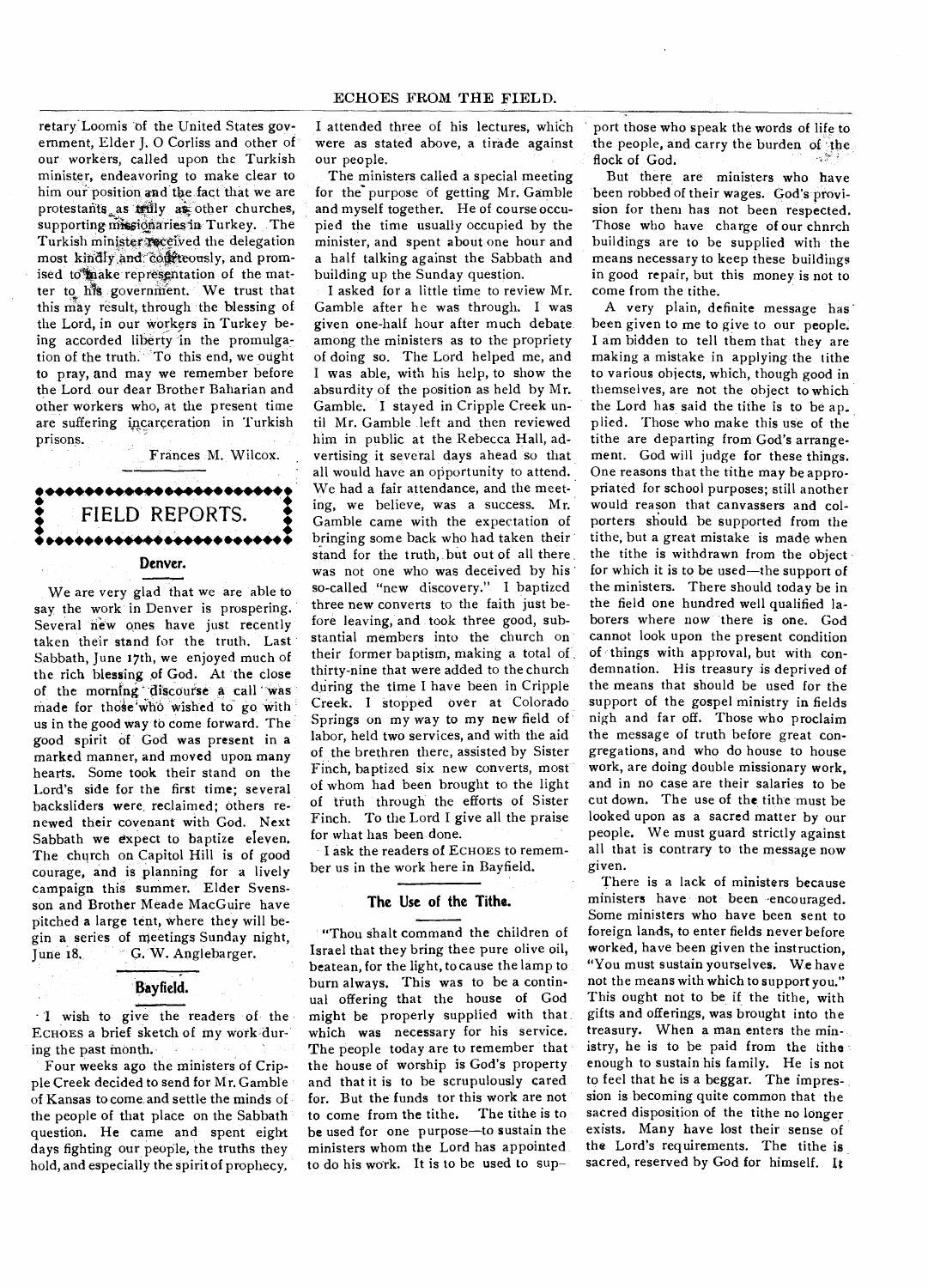is to be brought into his treasury to be used to sustain the gospel laborers in their work. For a long time the Lord has been robbed because there are those who do not realize that the tithe is God's reserved portion.

Many ministers are lying in their graves, brought there by sorrow and disappointment, and by the hardship brought upon them because they did not receive sufficient for their labors.

Let us remember that God is a God of justice and equity. There would today be many more ministers in the field, but they are not encouraged to labor. Many workers have gone into the grave heartbroken because they had grown old and could see that they were looked upon as a burden. But had they been retained in the work, and given an easy place, with a whole or part of their wages, they might have accomplished much good. During their term of labor these men have done double labor. They felt so heavy a burden for souls that they had no 'desire to be relieved of overwork. The heavy burdens borne shortened their lives. The widows of these ministers are never to be forgotten, bat should, if necessary, he paid from the tithe.

Read carefully the third chapter of Malachi, and see what God says about the tithe. If our churches will take their stand upon the Lord's word, and be faithful in paying their tithe into his treasury, his laborers will be encouraged to take up ministerial work. More men would give themselves to the ministry were they not told of the depleted treasury. There should be an abundant supply in the Lord's treasury, and there would be if selfish hearts and hands had not made use of the tithe to support other lines of work. God's reserved resources are to be used in no such haphazard way. The tithe is the Lord's and those who meddle with it will be punished with the loss of their heavenly treasure unless they repent. Let the work no longer be hedged up because the tithe has been diverted into various channels other than the one to which the Lord said it should go. Provision is to be made for these other lines of work. They are to be sustained, but not from the tithe. God has not changed. The tithe is to be used for the support of the ministry. The opening of new fields requires more ministerial efficiency than we now have and there must be means<br>in the treasury. Ellen G. White. Ellen G. White.

"Blessed are the merciful for they shall obtain mercy."

#### **True Education Means Salvation.**

"My people are destroyed for lack of knowledge. Because thou has rejected knowledge, I will reject thee, that thou shalt be no priest to me: seeing thou hast forgotten the law of thy God, I will forget thy children." Hosea 4:6.

There are four points in this text which we wish to notice. First, God's people are ignorant; they lack knowledge; second, it is not because they cannot know, but because they refuse to know; third, they are rejected of God because of their ignorance; fourth, their children are also rejected, forgotten, lost.

Dear brethren, what a pitiable condition! Does it seem possible that any people would so spurn the offers of mercy and refuse the wisdom of God that **he**  would utterly reject them and their children forever? But this is just what this text says. In the holy scriptures the conditions of eternal life are so clearly set forth that the way-faring man need not err therein.

Let us notice a few other texts. The Jews claimed to desire eternal life, and to know the way of salvation. Jesus said to them, "Ye will not come to me that ye might have life." John 5:4o. They were willingly ignorant. They loved darkness rather than light because their deeds were evil. It is also said of the antedeluvians that they "knew not until the flood came and took them all away." They had every opportunity to know, but were willingly ignorant. "As it was in the days of Noah, so shall it be in the days of the son of man." Luke 17:26. The people will be willingly ignorant; destroyed for lack of knowledge.

In the words of Christ's prayer we read, "This is *life eternal that they might know thee,* the only true God, and Jesus Christ whom thou hast sent." John 17:3. The prophet Isaiah says, *"Wisdom and knowledge* shall be the stability of thy times, and *strength of salvation." Isa.* 33:6.

The wisdom of this world is in the sight of God, foolishness. He has given us a truer, higher education than the world can give. He pleads with us to separate our children from the schools of the world and establish church schools for them. Again we quote, "Now, as' never before, we need to understand the true science of education. *If we fail to understand this, we shall never have a place in the kingdom* of Cod. This is life eternal, that they might know thee, the only true God, and Jesus Christ whom thou hast sent. If this is the price of. heaven, shall not our education be given on these lines?" Christian Schools, p 7. B. E. Huffman.

#### **What Makes a Great Life.**

Do not try to do a great thing; you may waste all your life waiting for the opportunity which may never come. But since little things are always claiming your attention for the glory of God to win his smile of approval and to do good to men. It is harder to plod on in obscurity, acting **thus, than to** stand on the high places of the field, within the view of all, and **do 'deeds of valor at which rival armies stand still to gaze. But no such act goes without the swift recognition and the ultimate recompense of Christ.. To fulfill faithfully the duties of your station; to use, to the uttermost the gifts of your, ministry; to bear chafing and trivial irritations as martyrs bore ' the pillory and stake; to find the one noble trait in people' who try to molest you;: to-put-kindest construction on**  unkind act and word; to love with the love of **God even the unthankful and evil; to be content to be a fountain in the midst of a wild valley of stones, nourishing a few lichens and wild flowers, or now and**  again a thirsty sheep, and to do this **always and not for the praise of man, but for the sake of God—this' makes a great life.—F.** *B. Meyer.* 

## **Opportunities.**

The great opportunities that little men look **for, and the easy tasks the lazy men**  long for, are not apt to come; and when they do **come, they are of little value to any** save those who are found doing every day work, and doing it well. Peter and James and John ,were good fishermen before they became great apostles. The divine call to catch men came while they were doing their best to catch fish.

There were plenty of idle men waiting for something to do about the sea of Galilee, when Jesus passed by looking for twelve to put into the highest and hardest field of work in the world. But he let the idlers lounge in the sun, and he chose the men who were already as busy as they could be. Fidelity in the lower occupation was the best evidence of the fitness for the higher. The idlers, who were waiting for some great opportunity, did not think the call of Christ any opportunity at **all.—Selected.** 

**"If every soldier of Christ had done his duty, if** every watchman on the walls of Zion had given the trumpet a certain sound, the world might ere this have heard the message of warning. But the work is years behind."—Mrs. E. G. White.